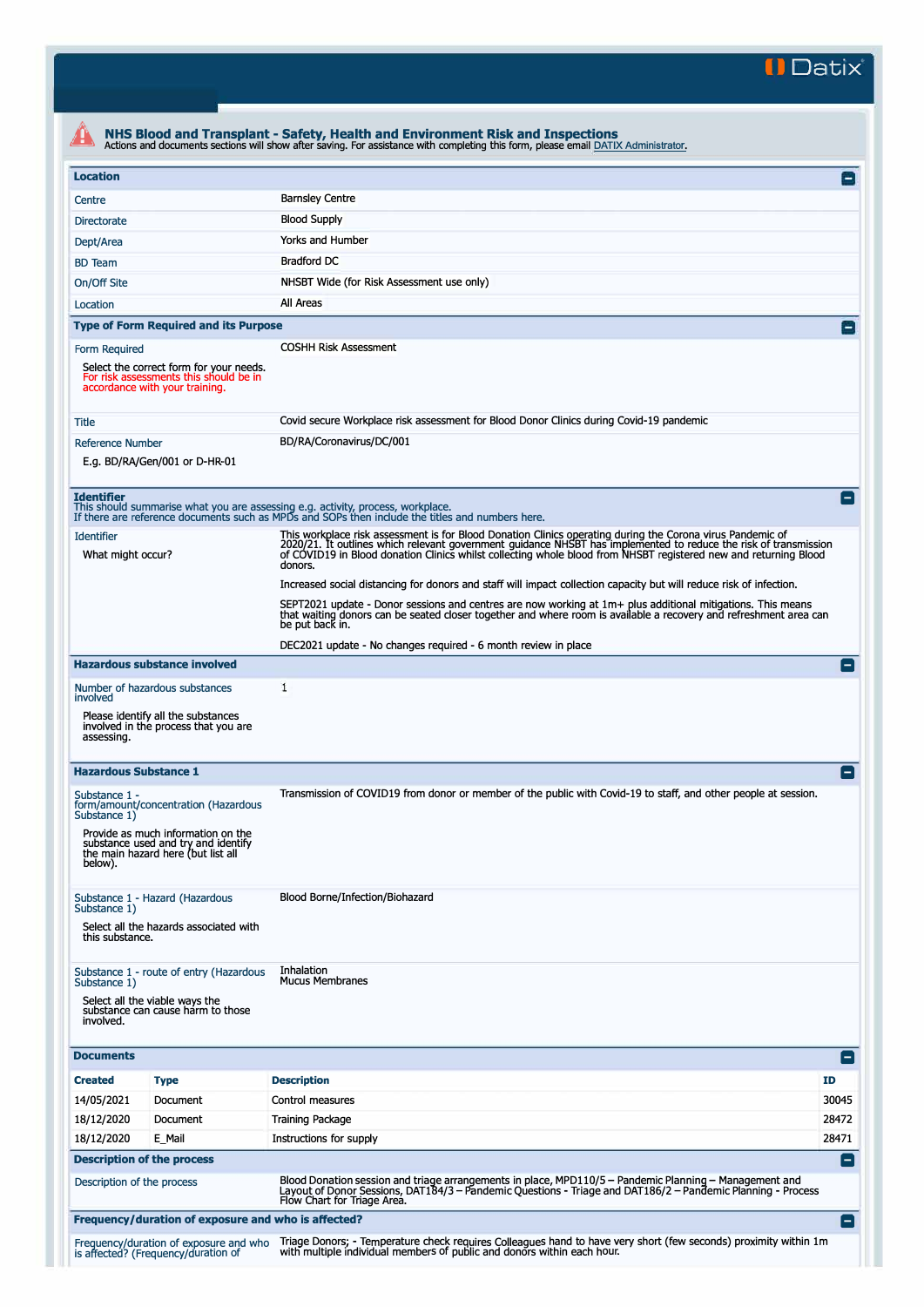## exposure and who is affected?)

Donor carer and nurse role in blood collection requires close contact within 1 metre over 15 minutes in total over the<br>day.<br>All vulnerable colleague groups working on session including clinically vulnerable, Clinically ext

Inherent Risk Grading<br>Inherent risk is an evaluation of the damage that could occur assuming there are no controls are in place or there is catastrophic failure of the controls. It is<br>completed for the activity / assessmen

| <b>Inherent Risk</b>                                                                                                                                                                                                                                                                                                                                                                   |                                                                                                                                                                                   | <b>Impact</b>                          |                |                        |                              |              |                          |  |
|----------------------------------------------------------------------------------------------------------------------------------------------------------------------------------------------------------------------------------------------------------------------------------------------------------------------------------------------------------------------------------------|-----------------------------------------------------------------------------------------------------------------------------------------------------------------------------------|----------------------------------------|----------------|------------------------|------------------------------|--------------|--------------------------|--|
| Red Extreme<br>Orange-High<br>Yellow-Moderate                                                                                                                                                                                                                                                                                                                                          | <b>Likelihood</b>                                                                                                                                                                 | <b>Negligible</b>                      | Minor          | <b>Moderate</b>        | Major                        | Catastrophic |                          |  |
| Green-Low                                                                                                                                                                                                                                                                                                                                                                              | <b>Almost Certain</b>                                                                                                                                                             | $\bigcirc$                             | $\bullet$      | $\bullet$              | $\bullet$                    | $\bullet$    |                          |  |
|                                                                                                                                                                                                                                                                                                                                                                                        | Likely                                                                                                                                                                            | $\bigcirc$                             | $\bullet$      | $\bullet$              | $\bullet$                    | $\bullet$    |                          |  |
|                                                                                                                                                                                                                                                                                                                                                                                        | <b>Possible</b>                                                                                                                                                                   | $\bullet$                              | $\bigcirc$     | $\bullet$              | $\bullet$                    | $\bullet$    |                          |  |
|                                                                                                                                                                                                                                                                                                                                                                                        | <b>Unlikely</b>                                                                                                                                                                   | $\bullet$                              | $\bigcirc$     | $\bullet$              | $\bullet$                    | $\bullet$    |                          |  |
|                                                                                                                                                                                                                                                                                                                                                                                        | Rare                                                                                                                                                                              | $\bullet$                              | $\bullet$      | $\bullet$              | $\bigcirc$                   | $\bigcirc$   |                          |  |
|                                                                                                                                                                                                                                                                                                                                                                                        |                                                                                                                                                                                   | <b>Rating (initial): 6</b><br>Moderate |                |                        | <b>Risk level (initial):</b> |              |                          |  |
| <b>Controls in place</b><br>Best practice is to directly link the controls to the hazards they are reducing and to list them in order of preference according to the hierarchy of control i.e.<br>eliminate, substitute, engineering controls, information, instruction (such as SOPs and SSW), training, supervision, health surveillance and Personal Protective<br>Equipment (PPE). |                                                                                                                                                                                   |                                        |                |                        |                              |              | $\equiv$                 |  |
| Controls in place<br>E.G. "Gloves available to wear-YES"<br>For COSHH assessments please<br>consider other controls e.g. Health<br>Surveillance.                                                                                                                                                                                                                                       | Manager to consult attached editable List of controls document and delete or add controls as appropriate                                                                          |                                        |                |                        |                              |              |                          |  |
| <b>Emergency Preparedness</b>                                                                                                                                                                                                                                                                                                                                                          |                                                                                                                                                                                   |                                        |                |                        |                              |              | $ - $                    |  |
| Storage and disposal / accidental release<br>and fire fighting requirements                                                                                                                                                                                                                                                                                                            | Standard practice for storage, disposal and dealing with blood/ body fluid spillage if needed.                                                                                    |                                        |                |                        |                              |              |                          |  |
| <b>First Aid Measures</b>                                                                                                                                                                                                                                                                                                                                                              | Standard practice for blood/ body fluid splash/ needlestick to be followed. Flush affected area with plenty of water<br>immediately and then contact 24 Hour Sharps Line as above |                                        |                |                        |                              |              |                          |  |
| <b>Final risk Grading</b><br>Residual risk is an evaluation of the damage that could occur after taking into account the effectiveness of current controls. It is completed for the activity /<br>assessment as a whole.                                                                                                                                                               |                                                                                                                                                                                   |                                        |                |                        |                              |              | $\overline{\phantom{a}}$ |  |
| <b>Residual Risk</b>                                                                                                                                                                                                                                                                                                                                                                   | <b>Impact</b>                                                                                                                                                                     |                                        |                |                        |                              |              |                          |  |
| Red Extreme                                                                                                                                                                                                                                                                                                                                                                            | <b>Likelihood</b>                                                                                                                                                                 | <b>Negligible</b>                      | Minor          | <b>Moderate</b>        | Major                        | Catastrophic |                          |  |
| Orange-High<br>Yellow-Moderate<br>Green-Low                                                                                                                                                                                                                                                                                                                                            | <b>Almost Certain</b>                                                                                                                                                             | $\circ$                                | $\bullet$      | $\bullet$              | $\bullet$                    | $\bullet$    |                          |  |
|                                                                                                                                                                                                                                                                                                                                                                                        | Likely                                                                                                                                                                            | $\overline{\bigcirc}$                  | $\bullet$      | $\bullet$              | $\bullet$                    | $\bullet$    |                          |  |
|                                                                                                                                                                                                                                                                                                                                                                                        | <b>Possible</b>                                                                                                                                                                   | $\bullet$                              | $\overline{O}$ | $\bullet$              | $\bullet$                    | $\bullet$    |                          |  |
|                                                                                                                                                                                                                                                                                                                                                                                        | <b>Unlikely</b>                                                                                                                                                                   | $\bullet$                              | $\bigcirc$     | $\overline{\bigcirc}$  | $\bullet$                    | $\bullet$    |                          |  |
|                                                                                                                                                                                                                                                                                                                                                                                        | Rare                                                                                                                                                                              | $\bullet$                              | $\bullet$      | $\circ$                | $\bigcirc$                   | $\bigcirc$   |                          |  |
|                                                                                                                                                                                                                                                                                                                                                                                        |                                                                                                                                                                                   |                                        |                |                        |                              |              |                          |  |
|                                                                                                                                                                                                                                                                                                                                                                                        |                                                                                                                                                                                   | Rating (current): 3<br>Low             |                | Risk   eve  (current): |                              |              |                          |  |
| Additional control measures to reduce risk<br>When adding actions they should be targeting the highest risk areas to help reduce the residual risk from the activity.<br>Please note that you will have to save this record before the Actions section is enabled.                                                                                                                     |                                                                                                                                                                                   |                                        |                |                        |                              |              | -l                       |  |
| <b>Actions</b>                                                                                                                                                                                                                                                                                                                                                                         |                                                                                                                                                                                   |                                        |                |                        |                              |              | Ð                        |  |
| <b>Next Review due by</b><br>Frequency for review must be in line with MPD1090 - H&S Risk Management                                                                                                                                                                                                                                                                                   |                                                                                                                                                                                   |                                        |                |                        |                              |              | $\left[-\right]$         |  |
| Confirm review date (dd/MM/yyyy)                                                                                                                                                                                                                                                                                                                                                       | 30/06/2022                                                                                                                                                                        |                                        |                |                        |                              |              |                          |  |
| <b>Performed by</b>                                                                                                                                                                                                                                                                                                                                                                    |                                                                                                                                                                                   |                                        |                |                        |                              |              | 0                        |  |
| <b>Approval status</b>                                                                                                                                                                                                                                                                                                                                                                 |                                                                                                                                                                                   |                                        |                |                        |                              |              | H                        |  |
| Current approval status                                                                                                                                                                                                                                                                                                                                                                | inal approval                                                                                                                                                                     |                                        |                |                        |                              |              |                          |  |
| ID                                                                                                                                                                                                                                                                                                                                                                                     | 27304                                                                                                                                                                             |                                        |                |                        |                              |              |                          |  |
| <b>Manager Details</b>                                                                                                                                                                                                                                                                                                                                                                 |                                                                                                                                                                                   |                                        |                |                        |                              |              | Ð                        |  |
| <b>E-mail communication</b><br>Use this section to e-mail between the risk assessor, manager and other interested parties regarding the risk assessment. This then provides an audit trail against<br>the assessment.                                                                                                                                                                  |                                                                                                                                                                                   |                                        |                |                        |                              |              | $\vert \textbf{+} \vert$ |  |
| <b>Contacts</b>                                                                                                                                                                                                                                                                                                                                                                        |                                                                                                                                                                                   |                                        |                |                        |                              |              | ۰                        |  |
| <b>Linked Records</b>                                                                                                                                                                                                                                                                                                                                                                  |                                                                                                                                                                                   |                                        |                |                        |                              |              | ۸                        |  |
| <b>Notifications</b>                                                                                                                                                                                                                                                                                                                                                                   |                                                                                                                                                                                   |                                        |                |                        |                              |              | $\equiv$                 |  |
|                                                                                                                                                                                                                                                                                                                                                                                        |                                                                                                                                                                                   |                                        |                |                        |                              |              |                          |  |
| <b>Recipient Name</b>                                                                                                                                                                                                                                                                                                                                                                  | <b>Recipient E-mail</b>                                                                                                                                                           |                                        |                | Date/Time              | <b>Contact ID</b>            |              |                          |  |
| No notification e-mails sent                                                                                                                                                                                                                                                                                                                                                           |                                                                                                                                                                                   |                                        |                |                        |                              |              |                          |  |